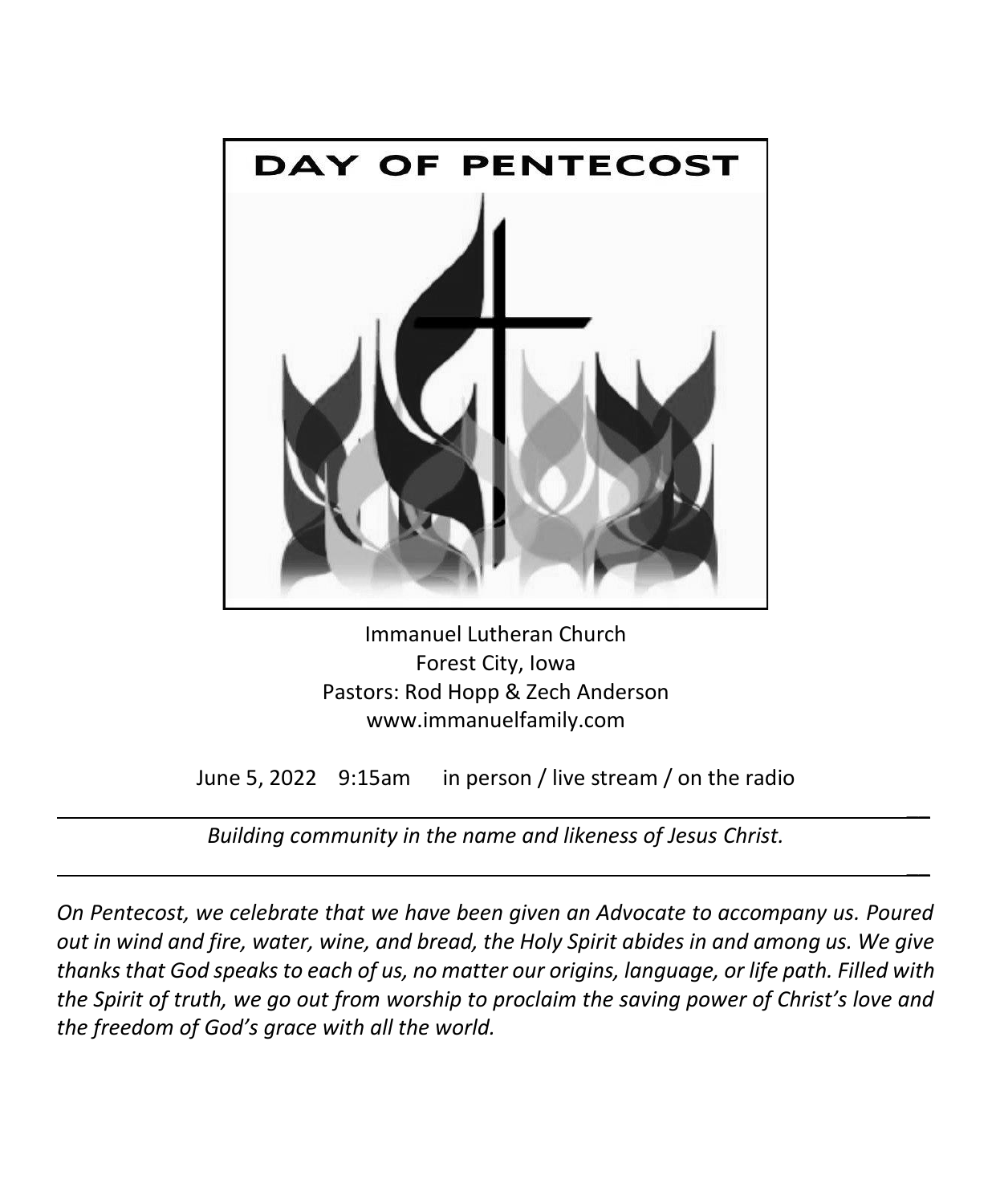## PRELUDE

WELCOME AND ANNOUNCEMENTS

THANKSGIVING FOR BAPTISM pg. 97 ELW

GATHERING HYMN: **"O Holy Spirit, Enter In"** #786

# GREETING

The grace of our Lord Jesus Christ, the love of God, and the communion of the Holy Spirit be with you all. **And also with you.**

### HYMN OF PRAISE: **"This is the Feast"** pg. 149

#### PRAYER OF THE DAY

God our creator, the resurrection of your Son offers life to all the peoples of earth. By your Holy Spirit, kindle in us the fire of your love, empowering our lives for service and our tongues for praise, through Jesus Christ, our Savior and Lord, who lives and reigns with you and the Holy Spirit, one God, now and forever.

#### **Amen.**

FIRST READING: Acts 2:1-21 *Filled with the Spirit to tell God's deeds*

## PSALM: Psalm 104:24-34, 35b [read responsively]

<sup>24</sup>How manifold are your works, O LORD!

In wisdom you have made them all; the earth is full of your creatures.

<sup>25</sup>**Yonder is the sea, great and wide, with its swarms too many to number, living things both small and great.**

 $26$ There go the ships to and fro, and Leviathan, which you made for the sport of it.

<sup>27</sup>**All of them look to you to give them their food in due season.**

<sup>28</sup>You give it to them; they gather it;

you open your hand, and they are filled with good things.

<sup>29</sup>**When you hide your face, they are terrified;**

**when you take away their breath, they die and return to their dust.**

<sup>30</sup>You send forth your Spirit, and they are created;

and so you renew the face of the earth.

<sup>31</sup>**May the glory of the LORD endure forever; O LORD, rejoice in all your works.**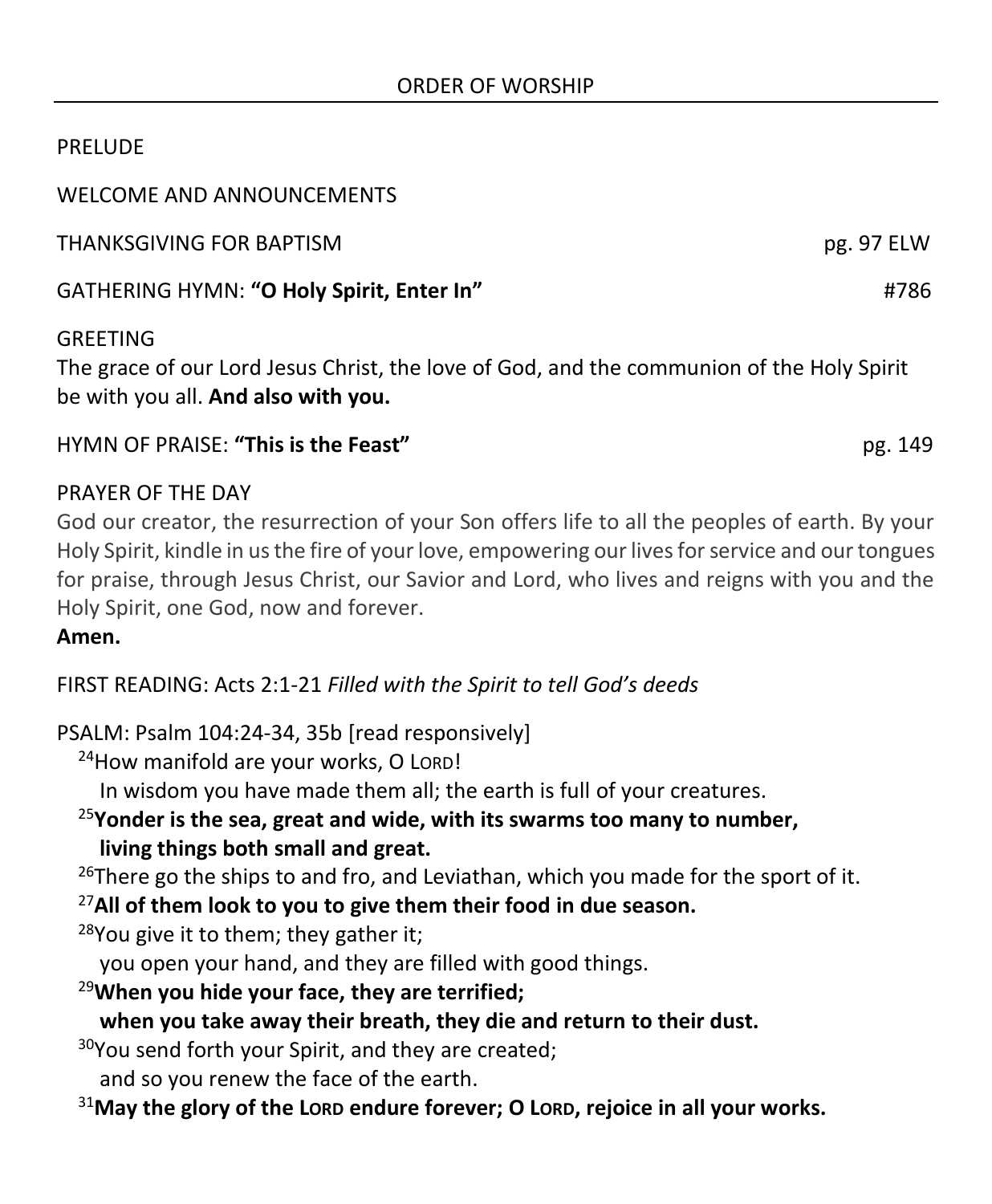<sup>32</sup>You look at the earth and it trembles; you touch the mountains and they smoke. <sup>33</sup>**I will sing to the LORD as long as I live; I will praise my God while I have my being.**  $34$ May these words of mine please God. I will rejoice in the LORD. 35b**Bless the LORD, O my soul. Hallelujah!**

SECOND READING: Romans 8:14-17 *The Spirit makes us children of God* GOSPEL ACCLAMATION: **"Gracious Spirit, Heed Our Pleading"** #401 [sing refrain twice] GOSPEL: John 14:8-17, 25-27 *The Father will give you another Advocate, the Spirit of truth Announcement: Glory to you, O Lord. Conclusion: Praise to you, O Christ.* CHILDREN'S SERMON / SERMON Pastor Zech HYMN OF THE DAY: **"God of Tempest, God of Whirlwind"** #400 NICENE CREED pg. 104 PRAYERS: *L: God, in your mercy, C: hear our prayer.* Ruby Sue Albertsen **Alma Hovey And Ashley Rayhons** Liam Bartleson family of Lincoln McCormick Pøtt Van Auken Pastor Michelle Gawienowski Ken Melby **Lack Communist Contract Contract Contract** LouAnn Van Gerpen Rebecca Blouitt **Mission** Jill (Lewison) Nedved Missionary Karen Anderson

SHARING OF THE PEACE: *L: The peace of Christ be with you always. C: And also with you.*

OFFERING

Lois Holst **Mark & Lisa Overlie** Evangelical Lutheran Church of the Magallanes

| <b>UFFERING</b>                             |                                         |  |              |
|---------------------------------------------|-----------------------------------------|--|--------------|
| OFFERTORY: "Let the Vineyards Be Fruitful"  |                                         |  | #182         |
| <b>OFFERING PRAYER</b>                      |                                         |  |              |
| <b>WORDS OF INSTITUTION / LORD'S PRAYER</b> |                                         |  |              |
| COMMUNION:                                  | "O Day Full of Grace"<br>"God Is Here!" |  | #627<br>#526 |
| POST COMMUNION BLESSING / PRAYER            |                                         |  |              |
| SENDING SONG: "Spirit of Gentleness"        |                                         |  | #396         |
| <b>BLESSING</b>                             |                                         |  |              |